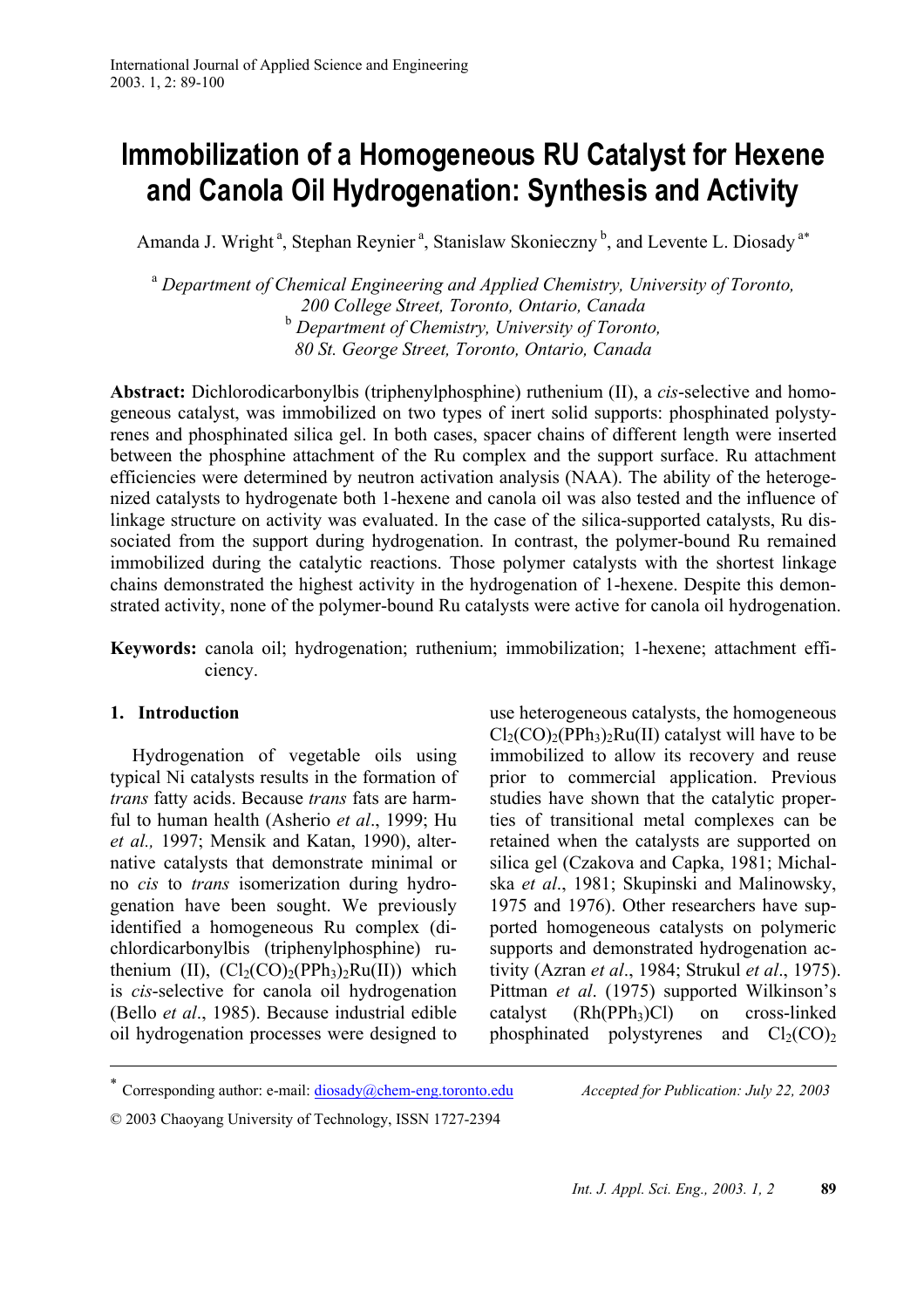$PPh_3$ )<sub>2</sub>Ru(II)) on styrene-divinylbenzene resins.

In this paper, the attachment of  $Cl<sub>2</sub>(CO)<sub>2</sub>(PPh<sub>3</sub>)<sub>2</sub>Ru(II)$  on silica gel using phosphinated alkoxysiloxanes as linkages and on polystyrene through phosphinated carbonyl chain linkages is reported. The attachment efficiencies for various linkage lengths were determined and the activities of the immobilized catalysts in hexene and canola oil hydrogenation are reported. In addition, loss of the Ru metal from the support during hydrogenation was quantified.

# **2. Materials and methods**

Chlorodiphenylphosphine (>95% pure), 3 chloropropyltrimethoxysilane (>97% pure), chloromethyltriethoxysilane (>95% pure), silica gel (grade 62, 60-100 mesh, 140A), tetrahydrofuran (>99.5% pure), and xylene (isomeric mixture, >98.5% pure) were purchased from the Aldrich Chemical Company (Milwaukee, Wisconsin, U.S.A.).

The reagents purchased from Fluka Chemicals (Buchs, Switzerland) included 1 hexene (99.8% pure), 45% Na in paraffin, triphenylphosphine (>99% pure), 6-chloro-lhexanol (>97% pure), dichloromethane (>98% pure), magnesium metal for Grignard reactions (>99.8% pure), polystyrene (Merifield Polymer Fluka, Buchs, Switzerland, 1.7 mmol Cl/g, 200-400 mesh, 1% DVB (chloromethylated styrene-divinylbenzene resin)), pyridinium chlorochromate (PCC, >98% pure), diphenylphosphino-polystyrene (copolymer of 98% styrene crosslinked with 2% divinylbenzene, diphenylphosphinated).

Lithium metal (1/2" diameter rod and shot 98.5% in liquid paraffin), hexanol (>98% pure) potassium hydroxide (>85% pure), and benzophenone (99% pure) were purchased from BDH Chemicals Inc. (Toronto, Ontario, Canada). 2-(Diphenylphosphino) ethyltriethoxysilane was purchased from Huls America Inc. (Bristol, Pennsylvania, U.S.A.) and dichlorodicarbonylbis (triphenylphosphine) ru-

thenium(II)  $(>\!\!98\!\%$  pure) was purchased from Strem Chemicals (Newburyport, Massachusetts U.S.A.). Chloromethylated polystyrene was purchased from Polysciences, Inc. (Warrington, PA). Refined, bleached, and deodorized canola oil was supplied by CanAmera Foods (Toronto, Ontario, Canada) and Proctor and Gamble Inc. (North York, Ontario, Canada). Lastly, nitrogen and hydrogen (Ultra-High Purity) gases were purchased from Canox Ltd. (Mississauga, Ontario, Canada) and Canadian Liquid Air Ltd. (Toronto, Ontario, Canada) respectively.

# **2.1. Immobilization of the Ru complex**

All reactions involving the tertiary phosphine compounds and the Ru complex were conducted under dry nitrogen using glassware which was placed in an oven at 110ºC for at least 30 minutes prior to use to ensure dryness.

# Immobilization of Ru on silica

# *Alkoxysilyl-substituted phosphines*

Alkoxysilyl-substituted phosphines were prepared by the reaction of alkoxysilylsubstituted alkyl halogenides with diphenylphoshinolithium, in tetrahydrofuran (THF). THF was dried by placing potassium hydroxide in the reagent bottle for 24 hr. The solvent was then poured into a three-neck flask and mixed with powdered sodium metal dispersed in solid paraffin (13 g Na metal for 2 L THF) and benzophenone (20 g for 2 L of THF) at room temperature. The mixture was refluxed for a few hours. In the first reaction step, diphenylphoshinolithium (LiPPh<sub>2</sub>) was prepared according to the technique of Capka (1977):

$$
2Li(s) + ClPPh2 \rightarrow LiCl(s) + LiPPh2 (1)
$$

After carefully cleaning a lithium rod (1.7 g) with hexane, the rod was suspended in THF (50 mL) under nitrogen. The chlorodi-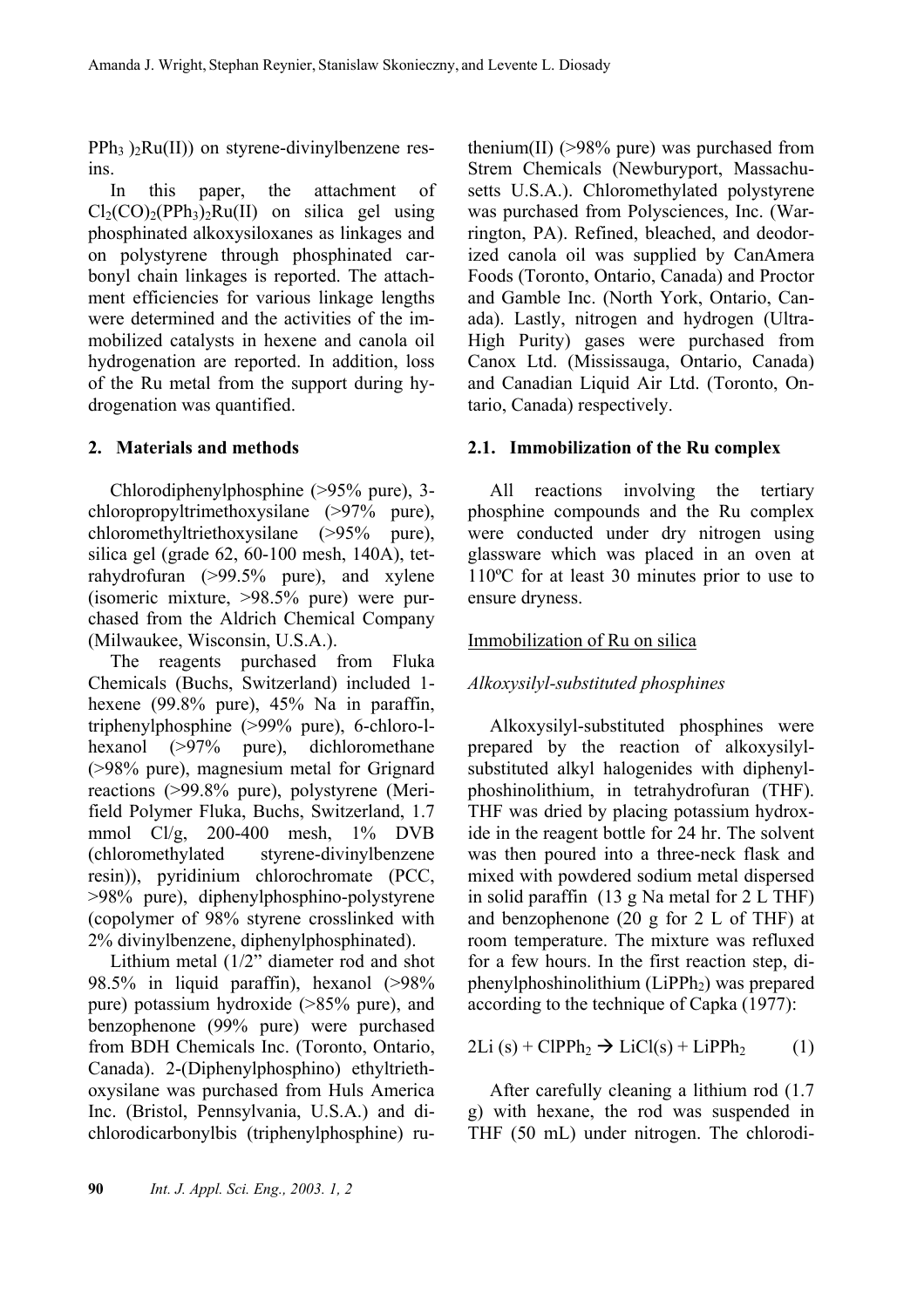phenylphosphine (ClPPh2, 30 g), dissolved in THF (30 mL), was added drop-wise with vigorous stirring. Cool temperatures were initially maintained with a water bath. The mixture was then heated, refluxed for 5 hr, cooled to room temperature, and filtered to remove the excess lithium. In the second reaction step,

the diphenylphosphinolithium was reacted with a substituted silane according to Eq. (2), where R is methyl or ethyl and n represents the number of carbons in the linkage  $(n=1, 2, ...)$ or 3).

$$
(RO)3-Si-(CH2)n-Cl + LipPh2 \rightarrow (RO)3-Si-(CH2)n-PPh2 + LiCl(s)
$$
\n(2)

Silane was suspended in 150 mL of THF and the LiPPh<sub>2</sub> solution was added drop-wise. The solution was stirred for 2 hr, refluxed for 4 hr, and then set aside overnight. LiCl and other inorganic salts were filtered out the next day and the silane was washed with THF. The solvent was then removed by vacuum distillation.

#### *Phosphinated silicas*

The silica gel support was initially dried in a vacuum oven for 5 hr in order to remove water and to promote access to all the hydroxyl groups on its surface (Czakova and Capka, 1981). Xylene was dried by adding calcium chloride (21 g/500 mL xylene), boiling the mixture, and removing the first 10% of the distillate (an azeotropic mixture of xylene and water). The remaining mixture was then refluxed for 4 hr. The general procedure for silica functionalisation follows Eq. (3), where R is methyl or ethyl and n represents the number of carbons in the linkage  $(n = 1, 2, ...)$ or 3).

Si OH + RO Si OR OR (CH2)*<sup>n</sup>* PPh2 Si O Si OR OR (CH2)*<sup>n</sup>* PPh2 <sup>+</sup> ROH (3)

10 g of silica gel and 50 mL of xylene were placed in a three-neck flask. A mixture of silane (about 2 mL) and xylene (50 mL) was added drop-wise. The solution was stirred for 30 min before the first 100 mL of xylene plus alcohol were distilled off. More xylene was added and the solution was refluxed for 4 more hr under nitrogen. This procedure ensured azeotropic distillation of the alcohol formed by the interaction of the alkoxysilane and the surface hydroxyl groups of the support. The silica-silane product was then vacuum filtered through a Buchner funnel and washed with dry xylene until the eluent was clear (two or three times). The compound obtained was then dried in a vacuum oven at room temperature for 5 hr and subsequently stored in a desicator under nitrogen.

#### *Attachment of the Ruthenium complex*

The procedure described by Czakova and Capka (1981) was followed. The Ru catalyst was attached to the modified silica surface through the removal of one phenyl phosphine group. In this way, the catalyst was attached to the support as depicted in Figure 1. In a typical reaction, 10 g of functionalized silica was placed in a three-neck flask under nitrogen. The Ru catalyst, previously dissolved in toluene, was added drop-wise with stirring. The solution was refluxed for 4 hr, filtered, and washed twice with toluene. The heterogenized catalyst was then dried under vacuum at room temperature and stored in a desiccator for up to 3 days or in glass under vacuum for later use.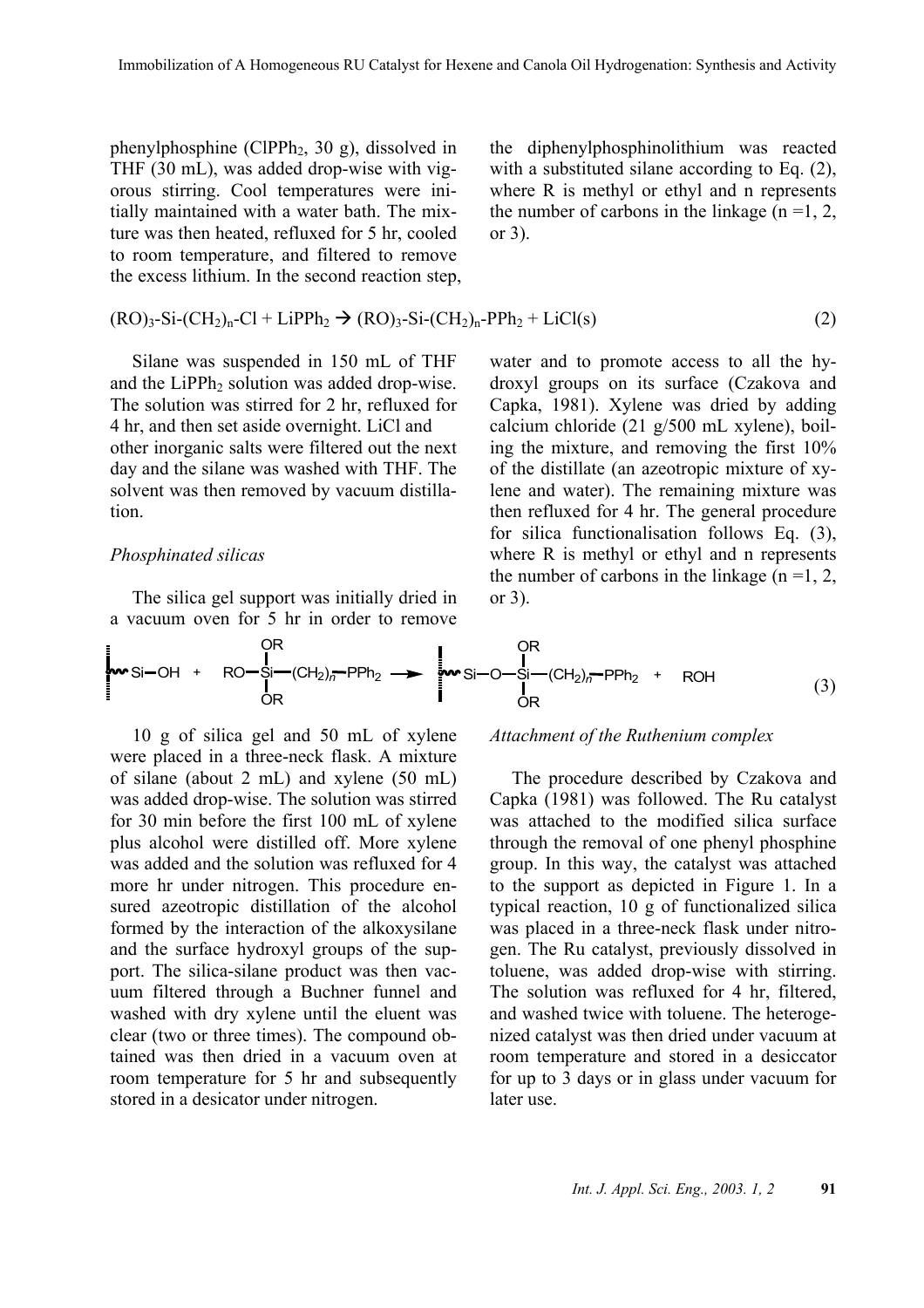

**Figure 1.** Attachment of the Ru complex to the modified silica surface

#### Immobilization of Ru on polystyrene

#### *Functionalization of the carbon anchor chain*

The attachment of Ru to the polystyrene (PS) support requires a diphenylphosphine  $(PPh<sub>2</sub>)$  group. Therefore,  $PPh<sub>2</sub>$ -substituted polystyrenes were prepared by the reaction of chloromethylated PS  $(PS-(CH_2)<sub>n</sub>-Cl)$  with diphenylphosphinolithium (LiPPh<sub>2</sub>). Dry THF

 $PS-(CH<sub>2</sub>)<sub>n</sub>-Cl + LipPh<sub>2</sub> \rightarrow PS-(CH<sub>2</sub>)<sub>n</sub>-PPh<sub>2</sub> + LiCl(s)$  (4)

The solution was stirred for 2 hr, refluxed for 4 hr and left to sit overnight. The LiCl and other inorganic salts were then removed by filtration and the resin was washed with 100 mL acetone, two portions of 200 mL THF and lastly petroleum ether. The resin was then dried under vacuum at room temperature for 2 days.

 $PS-CH_2-Cl + Mg (metal) \rightarrow PS-CH_2-Mg-Cl$  (5)

The six carbon chain linkage was also prepared according to Williamson (2003b). 6- Chloro-1-hexanol (Cl- $(CH_2)_{5}$ -CH<sub>2</sub>-OH) was oxidized with pyridinium chlorochromate (45% Na dispersed in solid paraffin, 6.5 g Na metal/L THF) and benzophenone (10 g/L THF) at room temperature. The mixture was refluxed under nitrogen for a few hr. The PS resin was suspended in anhydrous THF (150 mL) and the LiPPh<sub>2</sub> solution (prepared as described above) was added drop-wise according to Eq.  $(4)$ , where n=1 or 7.

was mixed with powdered sodium metal

A seven carbon anchor chain was synthesized starting with a single carbon chain. The first step involved the formation of the Grignard reagent (Williamson, 2003a) according to Eq.  $(5)$ .

(PCC) to obtain 6-chlorohexanol (Cl- $\rm (CH_2)_{5}$ -CHO) as shown in Eq. (6).

$$
Cl - (CH2)5 - CH2OH \n\begin{array}{ccc}\n\text{PCC} & & & \text{Cl} - (CH2)5 - C \\
\text{hexane} & & H\n\end{array}
$$
\n(6)

The 6-chloro-1-hexanol (2.32 g, 17 mmol) was added to 40 g of PCC suspended in 50 mL of hexane and stirred for 15 hr. The solids were then removed by filtration and washed three times with 10 mL of ether. The solvents were evaporated from the filtrate under a gen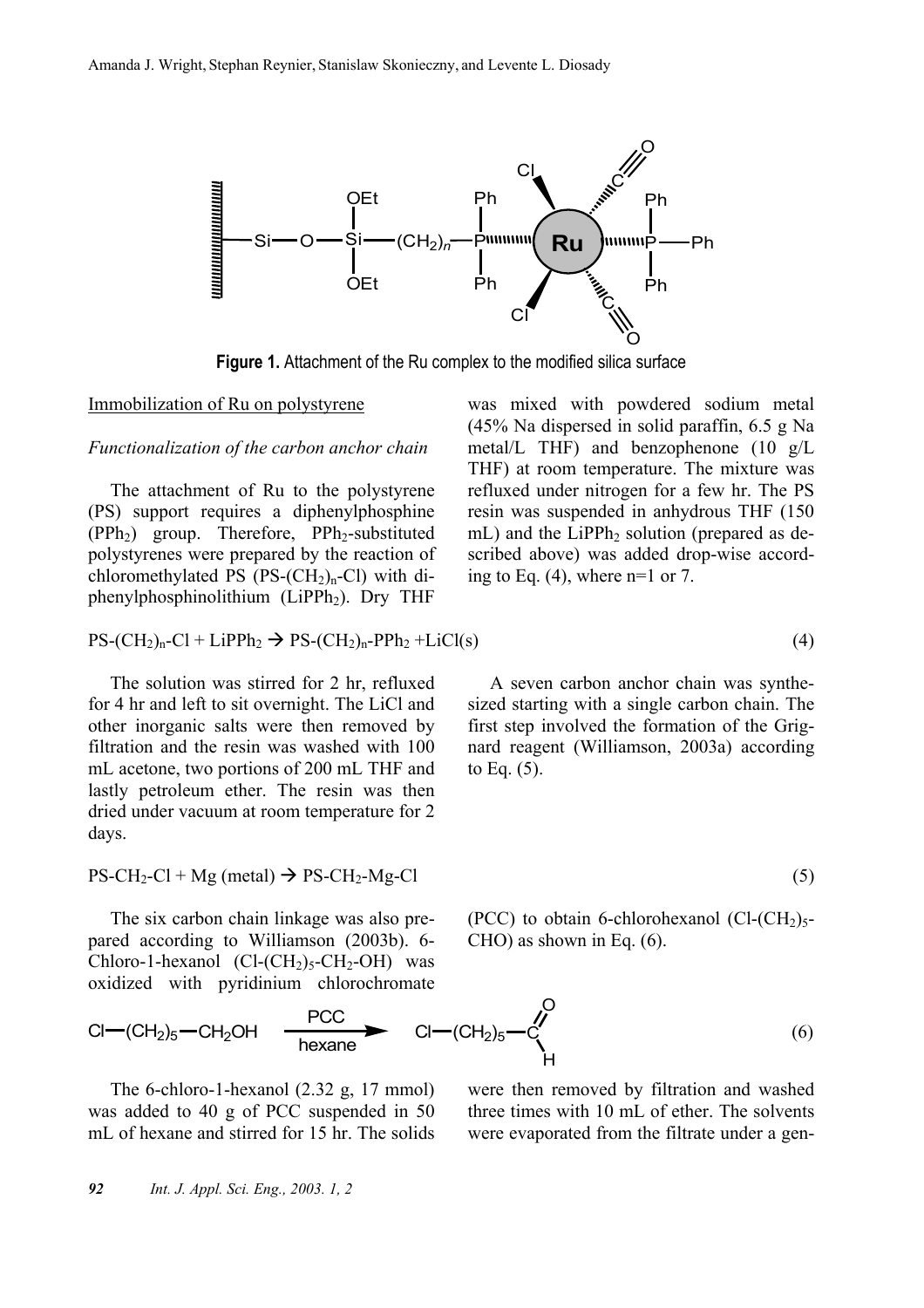tle stream of air and the residue was then vacuum dried.

Lastly, the Grignard reagent and the 6 chlorohexanal were reacted to form the activated polymer support (Williamson, 2003a). In this reaction, 5 g of the prepared polymer was swollen in xylene and then mixed with 20 mL of dry THF. 15 mL of dry THF mixed with the prepared 6-chlorohexanal was added slowly with cooling. The flask containing the mixture was swirled and allowed to reach room temperature before the contents were refluxed for two hr. The reaction mixture was then mixed with 100 mL of 10% sulphuric acid to hydrolyze the magnesium complex. The magnesium complex forms water-soluble neutral salts in the acid medium. A separatory flask was used to separate the polar phase from the non-polar phase which contained the polymer. To dry the compound, 100 mL of sulphuric acid and 100 mL of xylene were added to the polymer phase. The mixture was warmed slowly to between 60 and 80ºC and then refluxed for 2 hr. The xylenes and azeotropic mixture with water were removed by three distillations. The polymer was dried under vacuum at room temperature overnight.

#### *Attachment of the Ru complex*

Finally, the Ru complex was bound to the prepared phosphinated polystyrene resin. Typically, 10 g of the functionalized polymer resin was placed in a three neck flask and the Ru catalyst, dissolved in toluene, was added dropwise with stirring. Following the technique of Pittman and Evans (1973a) and Bailar (1974), a 10:1 molar ratio of polystyrene phosphine (P) to Ru complex (Ru) was used. The solution was refluxed for 4 hr, then filtered and washed twice with 70 mL of toluene. The heterogenized catalyst was dried under vacuum at room temperature and stored in a desiccator at atmospheric pressure for use within 3 days or stored in glass vials under vacuum for later use. Figure 2 depicts how the Ru complex is bound to the polymer's functional group.



**Figure 2.** Attachment of the Ru complex to the polystyrene functional group

## **2.2. Hydrogenation reactions and subsequent analysis**

Hydrogenations were carried out in a 300 mL stainless steel pressure reactor (Parr Instrument Co., Moline, Illinois, U.S.A.). The hydrogenation procedures were described previously (Wright *et al*., 2003). In the case of 1-hexene, the alkene was first mixed with 1 hexanol which served as an inert solvent. The ratio of hexene/hexanol was fixed at 20/80 mol%. 1-Hexene was hydrogenated to hexane at a hydrogen pressure of 5.1 MPa at 130ºC. After 3 hr, the bomb was cooled to avoid volatilization of the products as the samples were withdrawn.

The reaction products were subsequently analyzed by nuclear magnetic resonance ('H NMR) using a Varian Gemini (200 MHz) Spectrometer. Spectra were determined in  $CDC1<sub>3</sub>$  and reported in parts per million (ppm) shift from tetramethylsilane (TMS) as an in-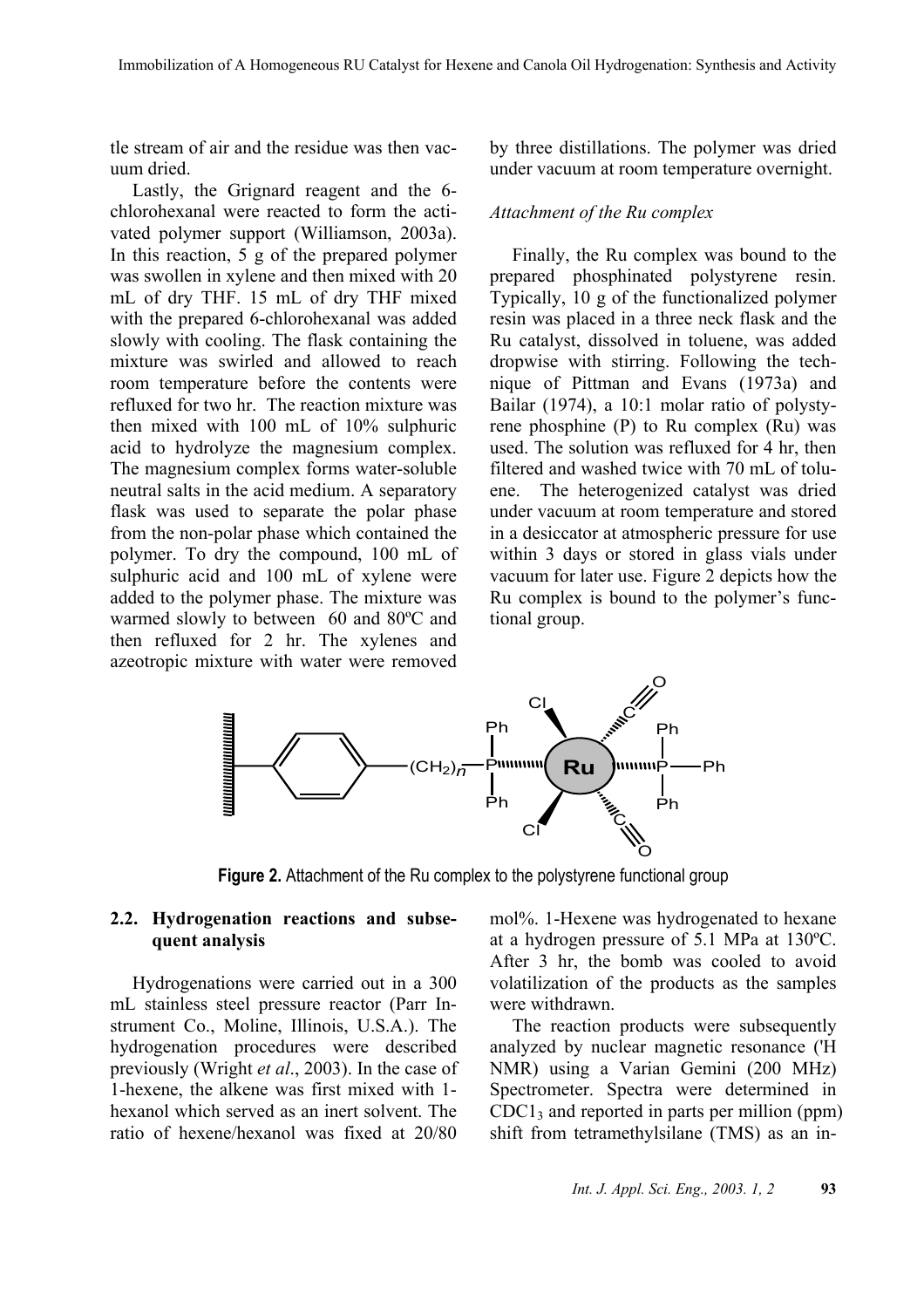ternal standard. Turnover frequencies (TOF) were calculated for each catalyst and reported as (moles of hexene reacted)/(Ru atom • s).

150 g of canola oil was hydrogenated at 110ºC and 5.1 MPa. Samples were withdrawn from the bomb during the reaction and immediately vacuum filtered and analyzed at 60°C by refractive index (Bausch and Lomb refractometer) to approximate the iodine value (IV). The isolated *trans* isomer contents of the oils were determined according to the American Oil Chemists' Society (AOCS) Official Method (CD 14-16 (1988) using a Perkin Elmer model 1600 FTIR spectrophotometer.

In some cases the solid catalyst was recovered after hydrogenation for analysis or reuse, by vacuum filtration using a water-jacket heated Buchner funnel. The retentate was washed with hexane and dried under vacuum at room temperature. For the NAA, samples were irradiated in the SLOWPOKE nuclear reactor at the University of Toronto. A gamma spectrometer consisting of an Aptec (Aptec Engineering Ltd., Downsview, Ontario) instrinsic Ge semiconductor detector, coupled with a 4096-channel Series 8180 Multichannel Analyzer (Canberra Inc., Meriden, Connecticut) was used to count and integrate the radiation emission in the region of the Ru peak. For solid samples, an appropriate weight of catalyst was irradiated in polyethylene vials for 5 min at 10 kW. The gamma-ray emissions were counted for 300 s after 4 hr, a period during which the radioactive chlorine decayed.

# **3. Results and discussion**

## **3.1. Ru immobilization on silica**

# *Ru attachment efficiency*

The efficiency of Ru attachment was determined by measuring the metal concentration on the silica surface by NAA. Table 1 shows that when a high linkage concentration (2.660 mmol/g silica), and hence a high ratio of P/Ru (40/1 mol/mol), was used, a low attachment efficiency (37%) was obtained. This result supports the assumption that, at high concentrations, the spacer chains react with silica sites that are very close to each other. This would position the terminal phosphine groups sterically too close to each other and prevent the bulky Ru complex from reaching every phosphine group on the support. The phosphine groups may also react with each other, creating looped inter-linkage bonds which would make attachment of the Ru complex impossible.

| P/Ru<br>ratio | Ru<br>complex<br>(g) | Linkage<br>$(in \;mmol/g \;of)$<br>silica) | % Ru complex on<br>silica<br>(g/100g) | <b>Reaction</b><br>efficiency<br>(%) |
|---------------|----------------------|--------------------------------------------|---------------------------------------|--------------------------------------|
| 40/1          | 0.4747               | 2.660                                      | 1.75                                  | 37                                   |
| 8/1           | 0.4747               | 0.532                                      | 2.01                                  | 42                                   |
| 2/1           | 0.4747               | 0.125                                      | 2.70                                  | 57                                   |
| 2/1           | 1.8988               | 0.532                                      | 6.83                                  | 36                                   |

| Table 1. Ru attachment efficiency to silica using different P/Ru molar ratios (2, 8, 40) and different amounts |  |  |  |  |
|----------------------------------------------------------------------------------------------------------------|--|--|--|--|
| of Ru-linkage (0.125, 0.532, 2.660 mmol/g silica)                                                              |  |  |  |  |

Table 2 shows that with a lower linkage concentration (0.125 mmol/g silica, at P/Ru of 2), 57% of the Ru was attached to the support.

To determine the optimal attachment parameters, the concentration of linkage was varied slightly from 0.125 mmol/g silica at a con-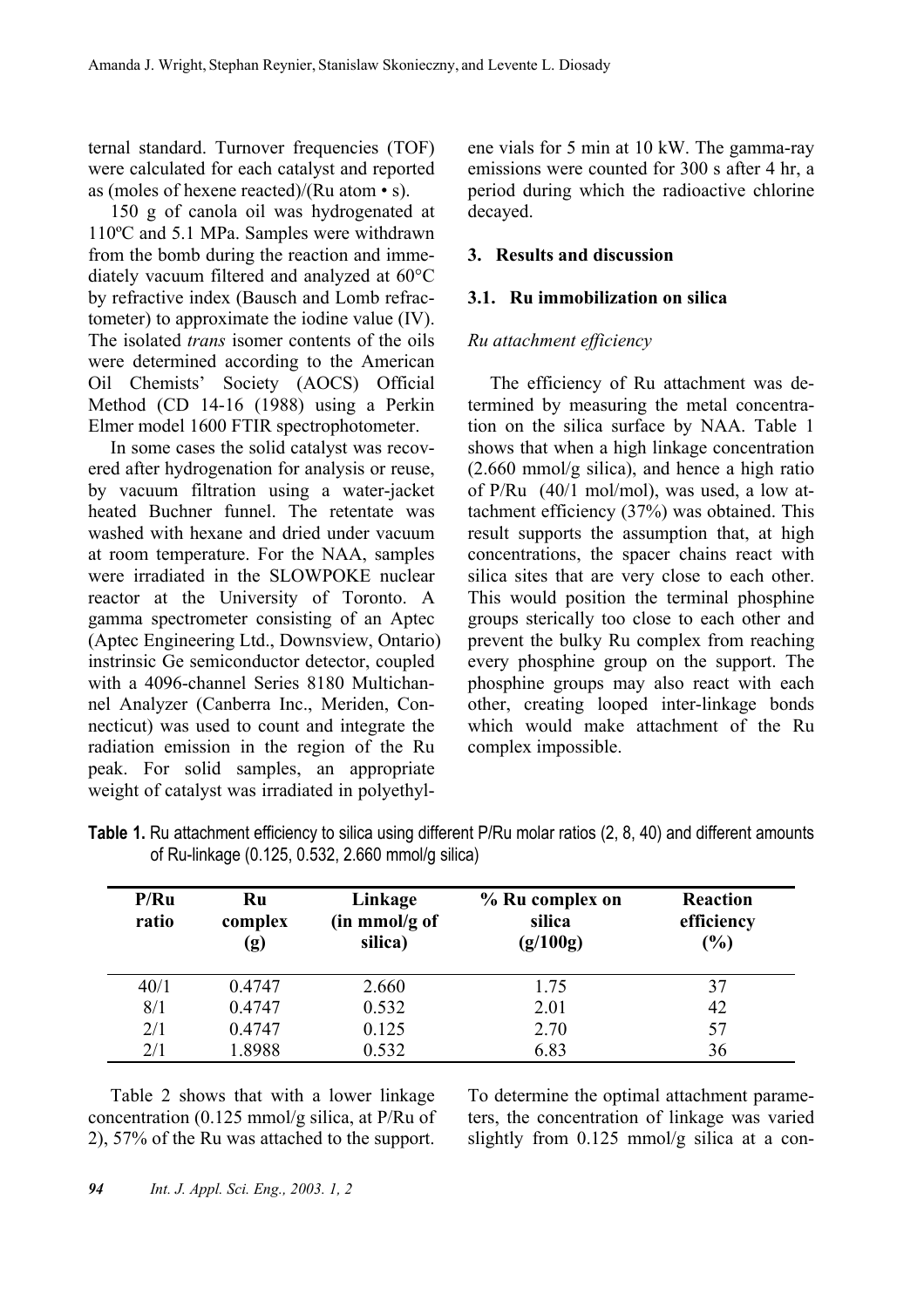| stant P/Ru molar ratio of 2. The highest reac- |
|------------------------------------------------|
| tion efficiency $(65%)$ was observed at 0.117  |

mmol/g silica. This linkage concentration was used in the subsequent Ru immobilizations.

**Table 2.** Effect of varying linkage concentration (0.125 – 0.100 mmol/g silica) on attachment efficiency at constant P/Ru= 2

| Linkage<br>(in mmol/g silica) | Ru complex<br>$\left( \mathbf{g}\right)$ | Linkage<br>(g) | $%$ Ru complex<br>on silica | Reaction<br>efficiency<br>$($ %) |
|-------------------------------|------------------------------------------|----------------|-----------------------------|----------------------------------|
| 0.125                         | 0.4747                                   | 0.4495         | $2.7 \pm 0.01$              | 57                               |
| 0.117                         | 0.4468                                   | 0.4270         | $2.9 \pm 0.20$              | 65                               |
| 0.113                         | 0.4233                                   | 0.4045         | $1.6 \pm 0.08$              | 38                               |
| 0.100                         | 0.3760                                   | 0.3590         | $1.0 \pm 0.01$              | 27                               |

#### *Hexene hydrogenation*

Ru immobilized on silica using methylene, ethylene, and propylene spacer chains were used as catalysts in the hydrogenation of 1 hexene. Table 3 compares the catalysts' turnover frequencies (TOF) at 130°C and 5.1 MPa. The catalyst prepared with the propylene spacer chains demonstrated a lower TOF  $(0.0786 \text{ s}^{-1})$  than those with the methylene and ethylene spacer chains for which the same catalytic activity  $(0.0995 \text{ s}^{-1})$  was observed. The decreased catalytic activity with the longer spacer chain could be related to length and flexibility which were sufficient to enable

the ethoxysilyl groups to be located in the vicinity of the Ru atom. These groups could inhibit the catalyst through steric hindrance or by weak interactions with the Ru atom. It is also possible that the three-carbon chain enables the formation of a multinuclear complex with reduced catalytic activity (Czakova and Capka, 1981; Michalska *et al*., 1981). The formation of multinuclear complexes could result in a situation where the ligands of the Ru bond to each other. If the Ru ligands were prevented from dissociating and adsorbing hydrogen and substrate atoms, the rate of hexene hydrogenation would be decreased.

**Table 3.** Turnover frequencies for hexene hydrogenation (130°C and 5.1 MPa) with Ru complex immobilized on silica with methylene, ethylene, and propylene spacer chains

| <b>Catalyst support</b> | <b>Turnover frequency</b><br>(s <sup>-1</sup> |
|-------------------------|-----------------------------------------------|
| Ethylene                | 0.0995                                        |
| Methylene               | 0.0995                                        |
| Propylene               | 0.0786                                        |

#### *Canola oil hydrogenation*

The silica-immobilized catalysts were tested for canola oil hydrogenation under optimum conditions for *cis*-selective canola oil hydrogenation with the free Ru complex (110ºC and 5.1 MPa). Pseudo-first order reaction rate constants (k) were calculated from IV's for Ru concentrations between 11.2 and 32.6 ppm. The results are presented in Table 4. The effect of recycling the catalysts is also shown in Table 4 and will be discussed later.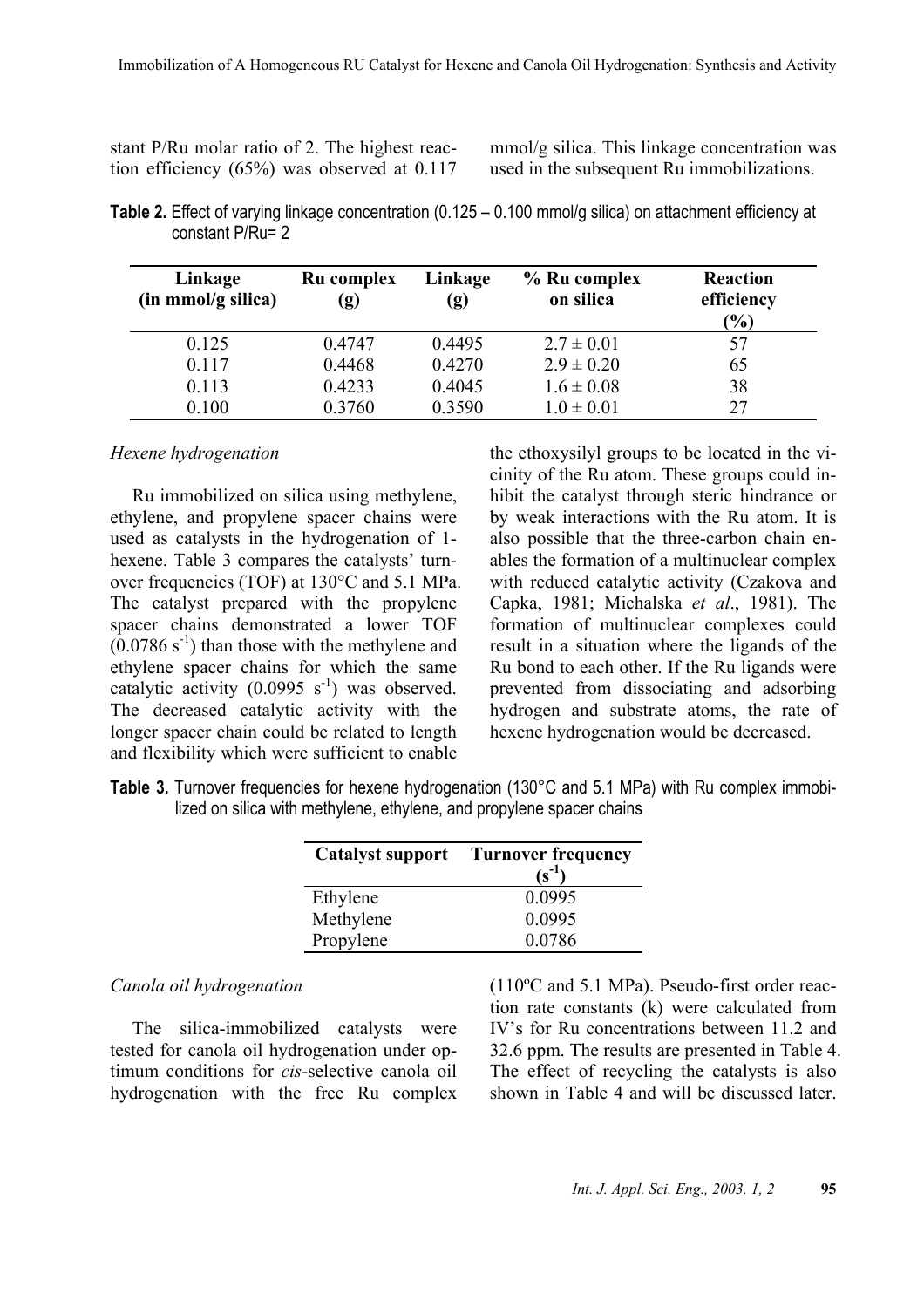**Table 4.** Hydrogenation activity (k x 10<sup>5</sup>) (s<sup>-1</sup>) of homogeneous Ru complex and immobilized Ru complex catalysts (fresh and recycled catalysts) possessing methylene, ethylene, and propylene spacer chains

| <b>Catalyst support</b>             | 11.2     | 13       | 19       | 23.7                     | 32.6                     |
|-------------------------------------|----------|----------|----------|--------------------------|--------------------------|
|                                     | ppm      | ppm      | ppm      | ppm                      | ppm                      |
| Homogeneous Ru                      |          | 11.0     | 18.8     |                          |                          |
| Methylene spacer chain              |          | Inactive | Inactive | 2.8                      |                          |
| Methylene spacer chain recycled 1x  |          |          |          | 2.0                      | $\overline{\phantom{a}}$ |
| Ethylene spacer chain               |          |          | 11.0     | 13.8                     | 25.3                     |
| Ethylene spacer chain recycled once |          |          |          | $\overline{\phantom{0}}$ | 10.8                     |
| Ethylene spacer chain recycled 2x   |          |          |          | $\overline{\phantom{a}}$ | 7.7                      |
| Propylene spacer chain              | 49.8     |          |          | 86.3                     |                          |
| Propylene spacer chain recycled 1x  | Inactive |          |          |                          | $\overline{\phantom{0}}$ |

At 13 and 19 ppm the homogeneous Ru demonstrated activities (k x  $10^5$ ) of 10.5 and  $18.8 \text{ s}^{-1}$ , respectively. The catalyst immobilized with the methylene spacer chain demonstrated the lowest activity and was inactive below 13 ppm Ru. The highest activity was observed for the catalyst prepared with the propylene spacer chain. At 23.7 ppm Ru, the activity was 2.8, 13.8, and 86.3  $s^{-1}$  for the methylene, ethylene, and propylene linkages, respectively.

The fact that activity was increased for the ethylene and propylene type linkages, implies that the Ru complex requires spatial freedom to be active. Interestingly, the activity of the Ru immobilized with the propylene chain was greater than that of the homogeneous complex. Fixing the catalyst may favour the spatial positioning of the Ru near double bonds on fatty

acids. This suggests that the silica-supported complex reacts with hydrogen and the fatty acids predominantly via a surface adsorption mechanism rather than by a ligand exchange mechanism of the type generally accepted for homogeneous catalysis. These results agree with the conclusions of Sanchez-Delgado *et al*. (1981).

Table 5 compares the maximum *trans* content for the oils hydrogenated with the homogeneous and silica-immobilized Ru catalysts. At similar IV's, the active immobilized catalysts (*i.e*. those with ethylene and propylene spacer chains) produced approximately the same level of *trans* fatty acids. In the case of the methylene-linked catalyst, the activity was very low and very little changes in IV or *trans* were observed.

**Table 5.** Maximum level of *trans* isomers (%) formed during canola oil hydrogenation at 110°C and 750 psig for active Ru concentrations (homogenous, 19 ppm; methylene chain, 23.7 ppm;ethylene chain, 19 ppm; propylene chain, 29.9 ppm)

| Catalyst               | Maximum trans isomers $(\% )$ | <b>Iodine value</b> |
|------------------------|-------------------------------|---------------------|
| Homogeneous complex    | $10.4 \pm 0.2$                | 45                  |
| Methylene spacer chain | $2.5 \pm 0.2$                 | 100                 |
| Ethylene spacer chain  | $12.1 \pm 0.8$                | 50                  |
| Propylene spacer chain | 12. $3 \pm 0.5$               | 50                  |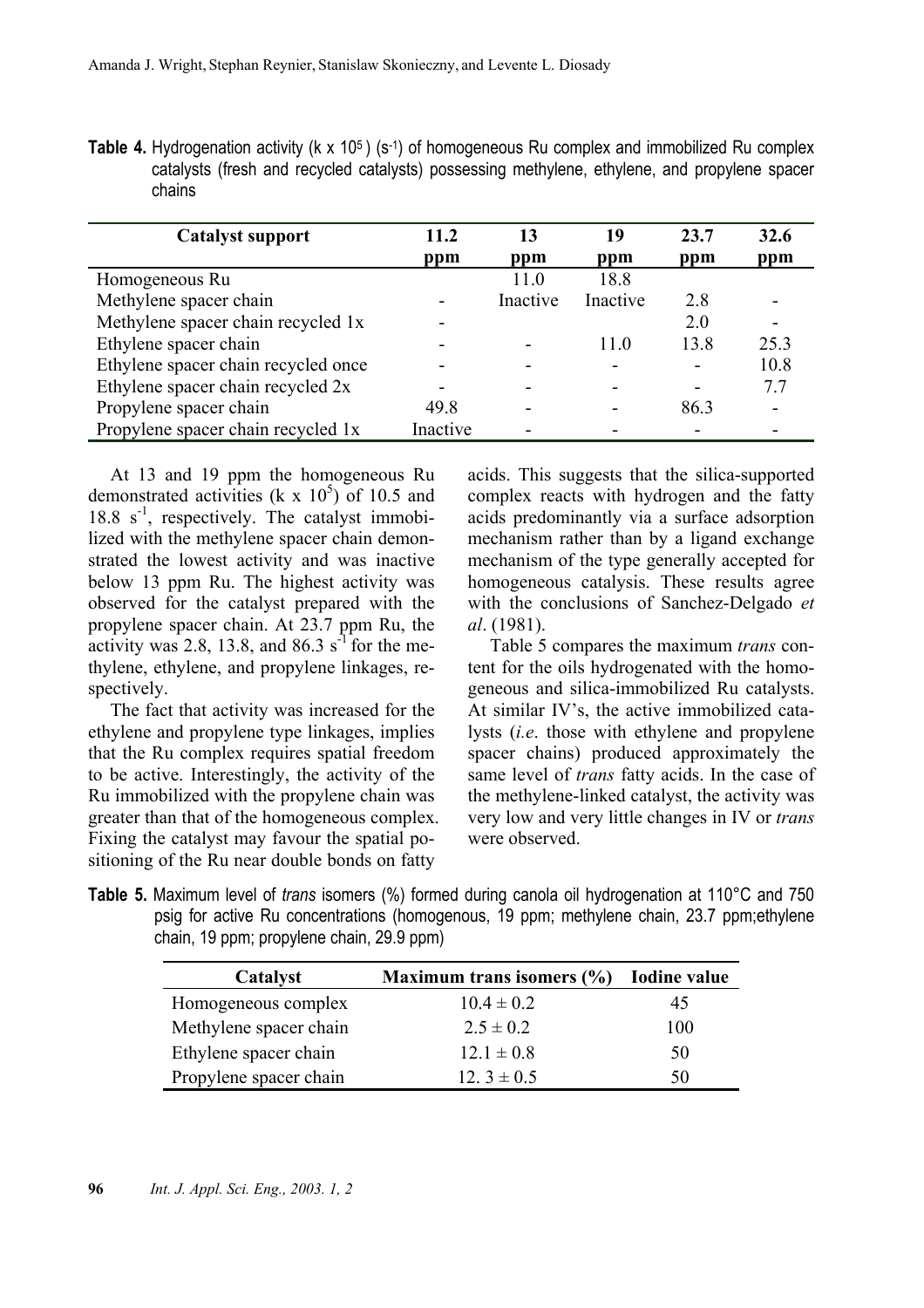The retention of Ru on the silica supports during hydrogenation was investigated using NAA. The amount of Ru lost from the support during canola oil hydrogenation was 15, 56, and 96% for the catalysts prepared with the methylene, ethylene, and propylene linkages, respectively. These results indicate that, regardless of the linkage length, some Ru dissociated from the support, although more Ru was lost when the longer spacer chains were used. Ru loss accounts for the decreased catalytic activity with catalyst recycling (see Table 4).

Both the highest catalytic activity and highest level of dissociation from the support were observed for the catalysts attached to the support via the propylene spacer chain. This finding can be explained by a reaction scheme in which the fatty acids associate with the Ru complex and disrupt the bonds linking the Ru complex to the support. During hydrogenation the double bonds of the fatty acids may substitute the triphenylphospine ligands in the Ru complex. This would free the Ru complex from the silica support. If the Ru-support bond does not reform, the catalyst would remain soluble. The longer the spacer chain, the easier the contact should be between the double bond and the phosphine group. Hence, more dissociation of Ru from the support is expected with the propylene chain.

#### **3.2. Ru immobization on polystyrene**

#### *Ru attachment efficiency*

Table 6 shows that the attachment efficiency of the Ru complex to the polystyrene matrix was very high with a high P/Ru molar ratio >2. For subsequent studies, a P/Ru molar ratio of 10 was used to avoid the possibility of inter-linkage reactions which would prevent the Ru complex from reaching all the phosphine groups. The polymers studied in this case were either 1 or 2% cross-linked. Compared with the 1% cross-linked matrix, the 2% cross-linked matrix demonstrated slightly higher (5%) attachment efficiency. The more cross-linked structure, because of its rigidity, should provide better access to the phosphine groups inside the matrix structure. Still, with the relatively low levels of crosslinking studied, the matrix will have a flexible structure and some interlinkage reactions may occur.

| <b>Type of polymer</b>                               | <b>Polymer</b><br>weight<br>(g) | Ru complex<br>weight<br>(g) | <b>Ru</b> attached<br>on polymer<br>$(g/g \pm 0.02)$ | <b>Attachment</b><br>efficiency<br>(%) |
|------------------------------------------------------|---------------------------------|-----------------------------|------------------------------------------------------|----------------------------------------|
| $PS-PPh2$                                            | 3                               | 0.68                        | 0.23                                                 | 100                                    |
| $(3 \text{ mmol PPh}_2/\text{g})$                    |                                 |                             |                                                      |                                        |
| $PS-CH_2-PPh_2$                                      | 10                              | 2.63                        | 0.24                                                 | 93                                     |
| $(3.5 \text{ mmol PPh}_2/\text{g} 1\% \text{ DVB})$  |                                 |                             |                                                      |                                        |
| $PS-CH_2-PPh_2$                                      | 25                              | 0.80                        | 0.03                                                 | 98                                     |
| $(0.43 \text{ mmol PPh}_2\text{/g} 2\% \text{ DVB})$ |                                 |                             |                                                      |                                        |
| $PS\text{-}CH=\text{-}CH\text{-}(CH_2)_2$ $PPh_2$    | 10                              | 1.28                        | 0.11                                                 | 85                                     |
| $(1.7 \text{ mmol PPh}_2/\text{g} 2\% \text{ DVB})$  |                                 |                             |                                                      |                                        |

**Table 6.** Attachment efficiency of Ru complex on polystyrene (PS) support with different reaction conditions

Table 6 shows that the nature of the polymeric support and the linkage length had very little effect on the attachment efficiency. Compared to the silica-immobilized catalysts,

the polymer-supported catalysts demonstrated higher levels of attachment (27 to 57% vs. up to 100%). Various spacer chain structures (direct phosphine linkage to polymer, one carbon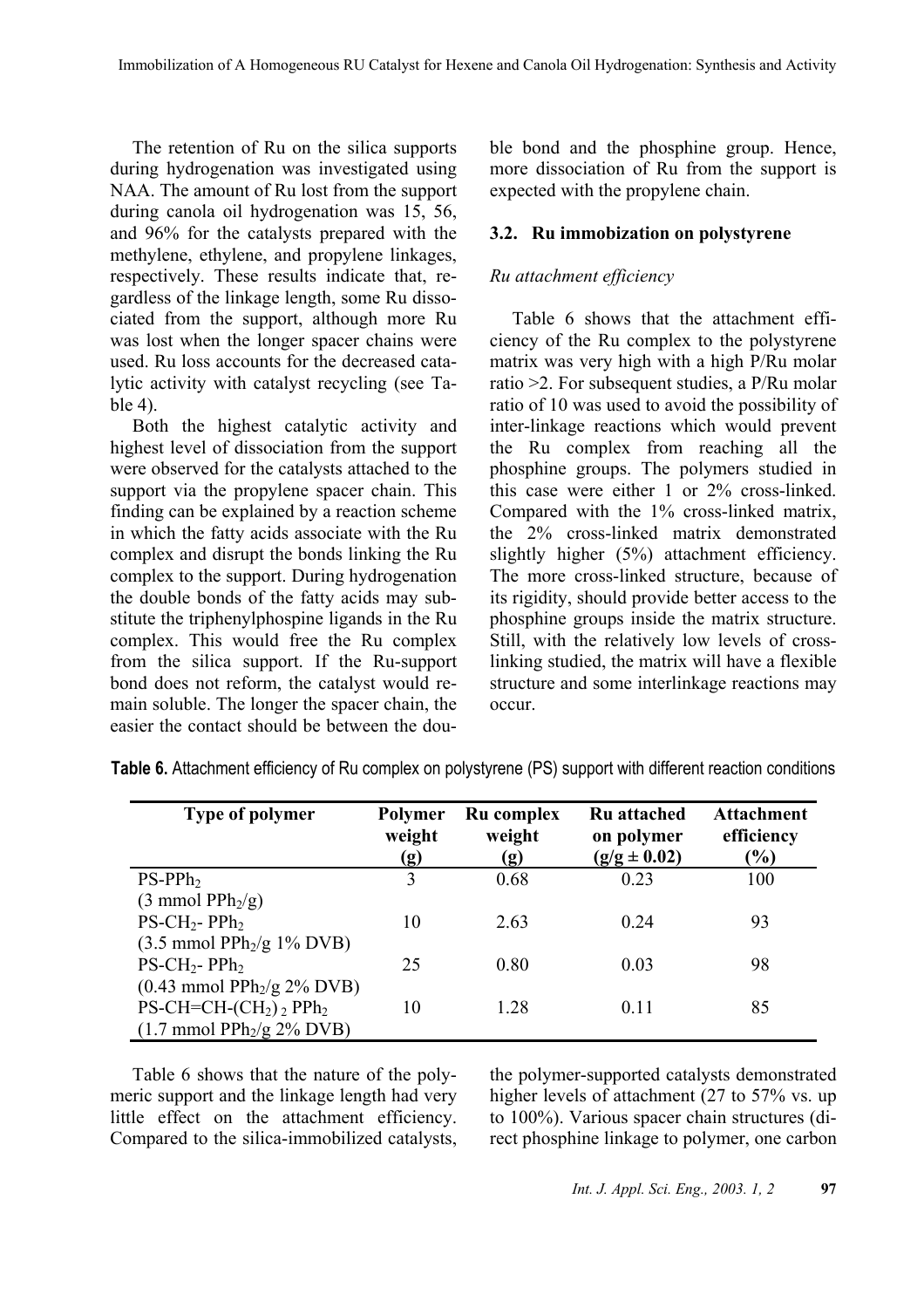atom spacer, and seven carbon chain spacer) were investigated. In all cases, the Ru complex reached the phosphine groups and was bound to the support (minimum 93% attachment). The attachment was slightly more efficient when the phosphine group was bound directly to the polymer or through short linkages. With the longer linkage, the number of phosphine groups to which the Ru can bind is decreased by inter-linkage reactions. In addition, the longer the linkage, the more mobile the chain inside the matrix will be. This could make it more difficult for the Ru complex to reach the phosphine group.

#### *Hexene hydrogenation*

The catalysts were kept in xylene for 1 hr before use in order to allow the polymer matrix to swell (3.5x) and hence provide better access to the active sites. Table 7 shows that all of the polymer-supported catalysts were active in 1-hexene hydrogenation. TOFs were compared between the homogeneous Ru complex and those immobilized on the polymeric supports. The TOFs for the Ru complex linked directly to the support and via one methyl group were the same. With the longer (propylene) linkage, however, a lower TOF was observed. As with the silica-supported catalysts, the longer the linkage, the lower was the observed catalytic activity. Overall, immobilizing the Ru complex on polystyrene reduced its catalytic activity. This could be related to differences in the reactant concentration at active sites for the polymer-bound and dissolved catalysts (Evans *et al* ,1974; Grubbs *et al*.,1973). The diffusion of reactant molecules to the active sites may be inhibited by the matrix.

|  |                                                                               |  | <b>Table 7.</b> Turnover frequencies ((moles of hexene reacted)/(Ru atom $\cdot$ s)) for 1-hexene hydrogenation |
|--|-------------------------------------------------------------------------------|--|-----------------------------------------------------------------------------------------------------------------|
|  | $(130^{\circ}$ C and 5.1 MPa) with 135 ppm Ru immobilized on polystyrene (PS) |  |                                                                                                                 |

| Catalyst                                               | <b>Turnover frequency</b><br>$(s^{-1})$ |
|--------------------------------------------------------|-----------------------------------------|
| Homogeneous complex                                    | 0.1133                                  |
| $PS-PPh2$                                              | 0.0856                                  |
| $PS-CH_2-PPh_2$                                        | 0.0856                                  |
| $PS\text{-}CH=\text{-}CH\text{-}(CH_2)_5\text{-}PPh_2$ | 0.0716                                  |

#### *Canola oil hydrogenation*

Although the polymer-supported catalysts were active in 1-hexene hydrogenation, none of them hydrogenated canola oil. Triacylglycerols (TAGs) which make up the oil are large compared to hexene molecules and steric factors may prevent the bulky TAGs from diffusing into the polymeric matrix and reaching the catalysts's active sites. Even the seven-carbon spacer chain did not provide enough flexibility to allow the fatty acid double bonds to make contact with the active sites. The fact that no catalytic activity was observed indicates that the Ru complex did not dissociate into the oil. While this is encouraging, it may indicate that chain-lengths of up to 18 carbon units may be needed for useful activity.

#### **4. Conclusions**

Attachment efficiencies of up to 57% were obtained for the silica-bound catalysts. Unfortunately, the Ru complex dissociated from the silica during hydrogenation of 1-hexene and canola oil. In contrast, higher attachment efficiencies were achieved for the polystyrenebound Ru complex and the catalyst remained attached during 1-hexene hydrogenation. Despite the ability of the polymer-supported Ru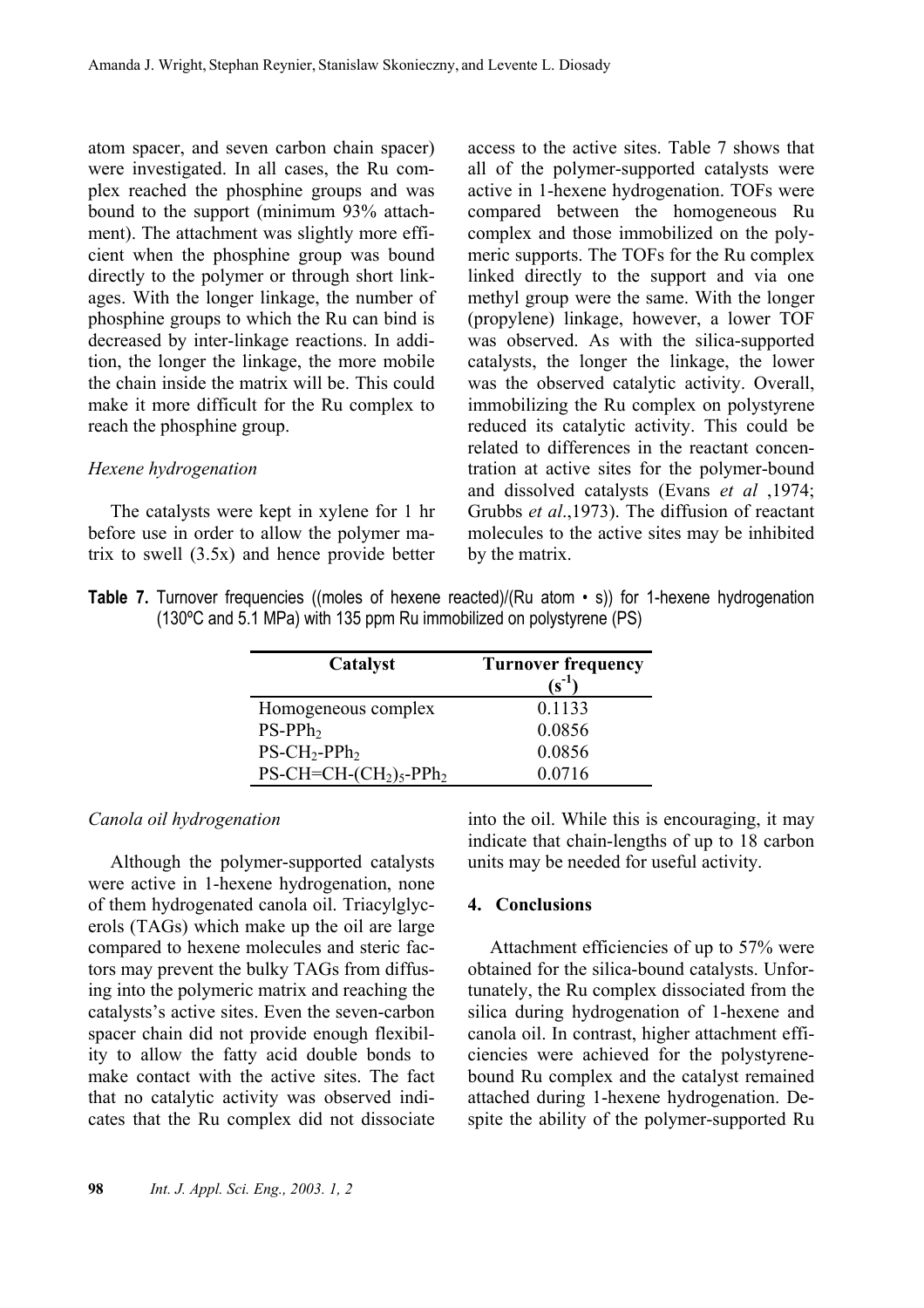to hydrogenate 1-hexene, these catalysts were inactive for canola oil hydrogenation. Still, the activity for 1-hexene hydrogenation is encouraging. The next challenge is to immobilize the complex on a more macroporous resin or using a longer chain that will enable TAG molecules to reach the Ru complex. This would confirm that the inactivity for TAG hydrogenation is related to steric factors and allow us to take advantage of the Ru complex's *cis* selective character.

#### **Acknowledgements**

The authors gratefully acknowledge the financial assistance of the Natural Sciences and Engineering Research Council, Agriculture and Agri-Food Canada, and Proctor and Gamble Inc., and the technical assistance of Paolo Fiorino and Guillaume Semeria-Provost.

#### **References**

- [1] American Oil Chemists' Society. 1988. "*Official Methods and Recommended Practices of the American Oil Chemists' Society*". 3rd Ed., AOCS Press. Champaign, I. L..
- [ 2] Asherio, A., Katan, M. B., Zock, P. L., Stampfer, M. J., and Willett, W. C. 1999. Trans fatty acids and coronary heart disease. *New England Journal of Medicine*, 340: 1994-1998.
- [ 3] Azran, J., Buchman, O., Orchin, M., and Blum, J. 1984. Polymer-bound iridium catalysis. Hydrogen transfer from formic acid to unsaturated carboncarbon bonds. *Journal of Organometallic Chemistry*, 49: 1327-1333.
- [4] Bello, C., Diosady, L. L., Graydon, W. F., and Rubin, L. J. 1985. Homogeneous catalytic hydrogenation of canola oil using a ruthenium catalyst. *Journal of the American Oil Chemical Society*, 62: 1587-1592.
- [ 5] Bailar, J. C. Jr. 1975. Heterogenizing homogeneous catalysts. *Catalysis Re-*

*views-Science and Engineering*, 10: 17- 36.

- [ 6] Capka, M. 1977. Catalysis by Metal Complexes. XLV. Selective phosphination of (2-chloropropyl) triethoxysilane, a new route to alkoxysilyl-substituted phosphines. *Synthesis and Reactivity in Inorganic and Metal-organic Chemistry*, 7: 347.
- [ 7] Czakova, M. and Capka, M. 1981. Hydogenation Activity of homogeneous and heterogenized rhodium (I) complexes containing {ω-(triethoxysilyl) alkyl} aliphenylphosphines*. Journal of Molecular Catalysis*, 11: 313.
- [8] Evans, G. O., Pittman, C. U., McMillan, R., Beach, R. T., and Jones, R. 1974. Synthetic and catalytic studies of polymer-bound metal carbonyls. *Journal of Organometallic Chemistry*, 67: 295.
- [ 9] Grubbs, R. H., Kroll, L. C., LeRoy, C., and Sweet, E. M. 1973. Preparation and selectivity of a polymer-attached rhodium (I) olefin hydrogenation catalyst. J*ournal of Macromolecular Sciencepure and Applied Chem*istry, 7: 1047.
- [10] Hu, F. B., Stampfer, M. J., Manson, J. E., Rimm, E., Colditz, G. A., Rosner, B. A ., Hennekens, C. H., and Willett,W. C. 1997. Dietary fat intake and the risk of coronary heart disease in women. *New England Journal of Medicine*, 337: 1491-1499.
- [11] Mensik, R. P. and Katan, M. B. 1990. Effect of dietary trans fatty acids on High-density and Low-density lipoprotein cholesterol levels in healthy subjects. *New England Journal of Medicine*, 323: 439-445.
- [12] Michalska, Z. M., Capka, M., and Stoch, J. 1981. Silica-supported rhodium complexes. relation between catalyst structure and activity. *Journal of Molecular Catalysis*, 11: 321-330.
- [13] Pittman, C. U. and Evans, G. O. 1973. Polymer-bound catalysts and reagents. *Chemiscal Technology*: 560.

*Int. J. Appl. Sci. Eng., 2003. 1, 2* **99**